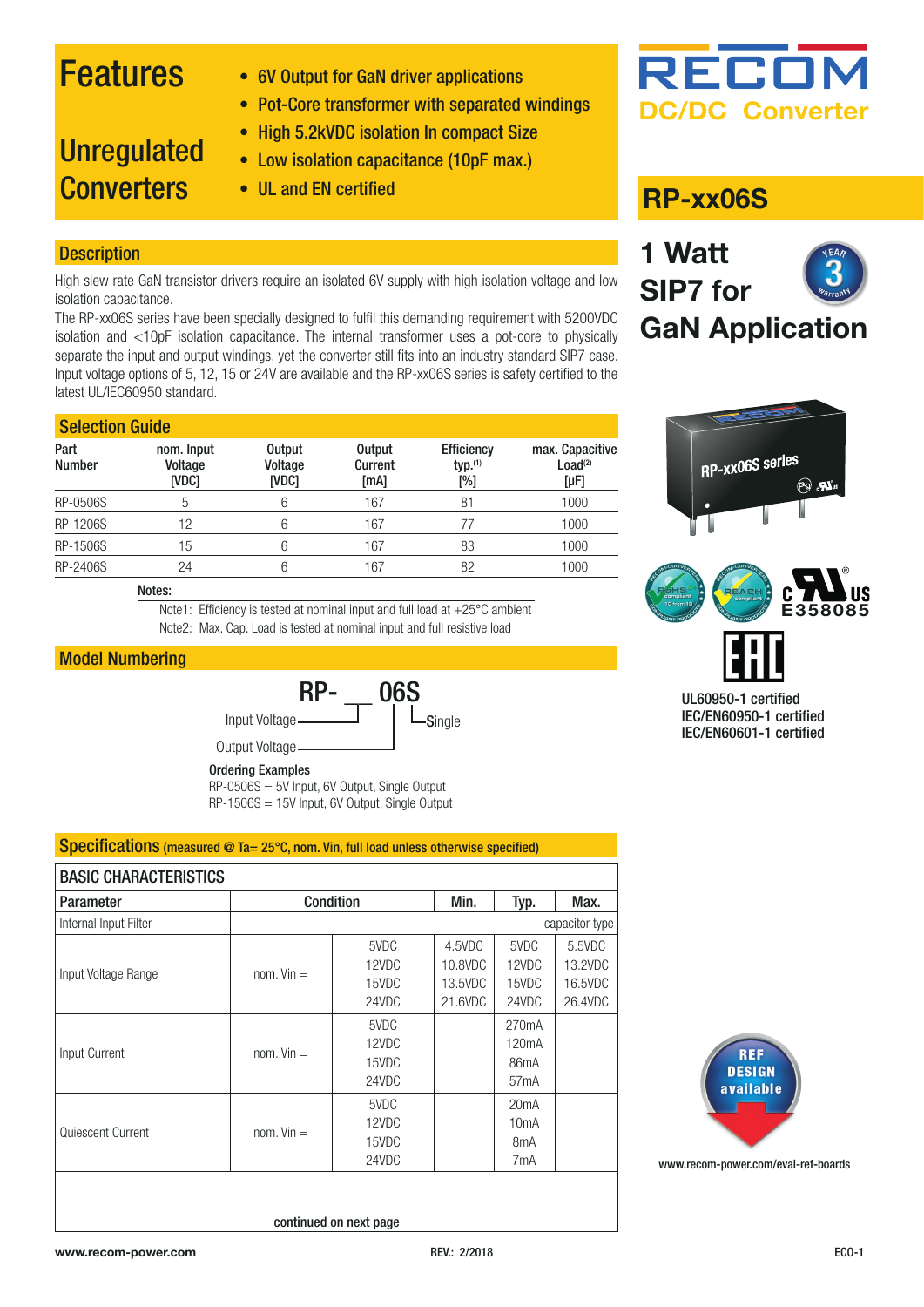# RECON **DC/DC Converter**

### Specifications (measured @ Ta= 25°C, nom. Vin, full load unless otherwise stated)

| RP-xx06S |
|----------|
| Corion   |

## **Series**

### BASIC CHARACTERISTICS Parameter Condition Min. Typ. Max. Minimum Load 0% and 0% and 0% and 0% and 0% and 0% and 0% and 0% and 0% and 0% and 0% and 0% and 0.00  $\mu$ Start-up time 250ms and 250ms and 250ms and 250ms and 250ms and 250ms and 250ms and 250ms and 250ms and 250ms and 250ms and 250ms and 250ms and 250ms and 250ms and 250ms and 250ms and 250ms and 250ms and 250ms and 250ms an Internal Operating Frequency **120kHz** 120kHz 120kHz 120kHz Output Ripple and Noise<sup>(3)</sup> 20MHz BW 30MHz BW 50mVp-p 100mVp-p 100mVp-p Notes: Note3: Measurements are made with a 0.1μF MLCC across output (low ESR)Efficiency vs. Load RP-2406S 100 90 80 70 Efficiency [%] Efficiency [%] 60 50 40 30 20 10 0 0 10 20 30 40 50 60 70 80 90 100

### Output Load [%]

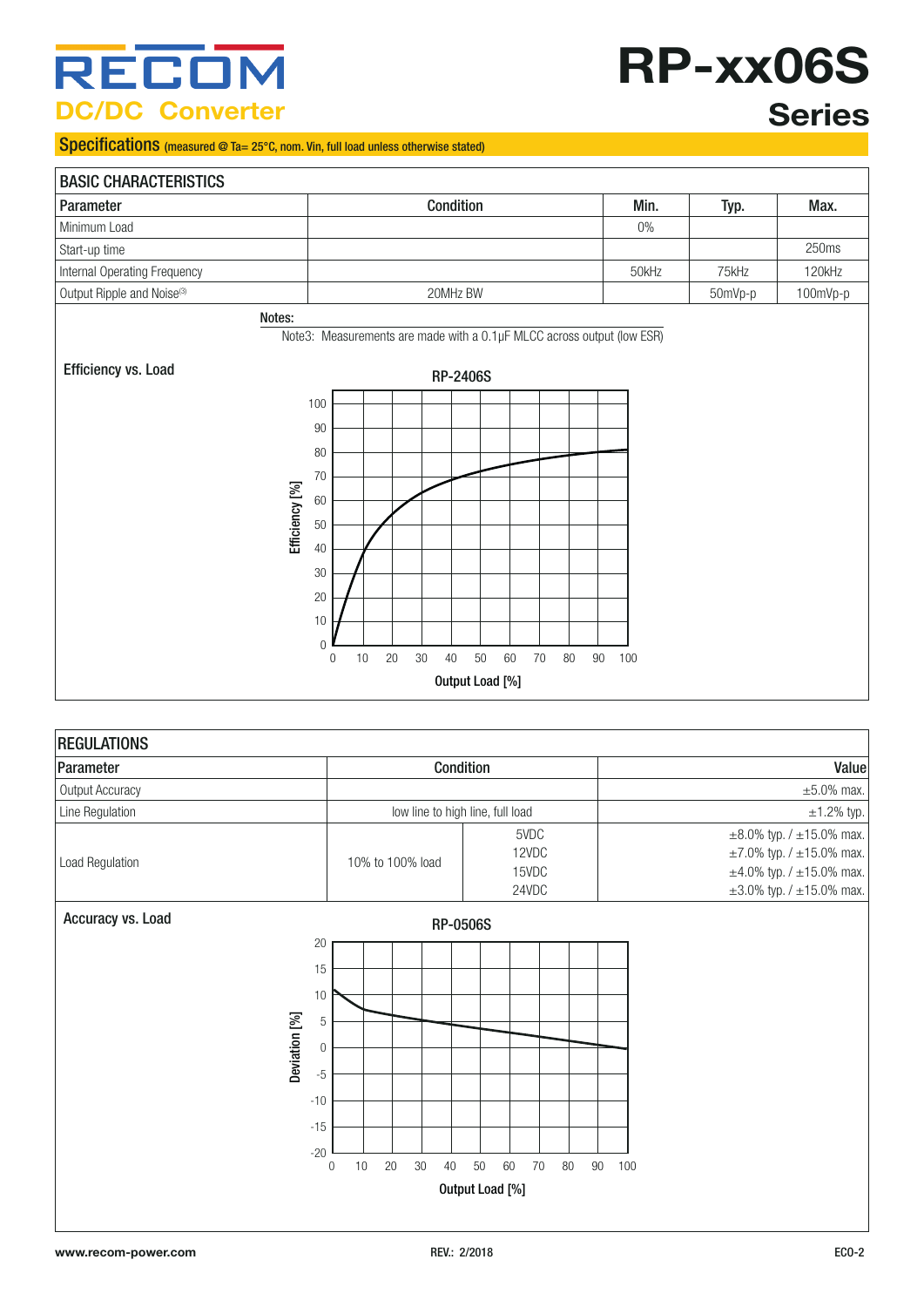# **RECOM DC/DC Converter**

# **RP-xx06S**

# **Series**

Specifications (measured @ Ta= 25°C, nom. Vin, full load unless otherwise stated)

| <b>PROTECTIONS</b>               |                |                                                                          |                         |
|----------------------------------|----------------|--------------------------------------------------------------------------|-------------------------|
| <b>Parameter</b>                 |                | <b>Type</b>                                                              | Value                   |
| Isolation Voltage <sup>(4)</sup> | $I/P$ to $O/P$ | tested for 1 second<br>rated for 1 minute                                | 5.2kVDC<br>2kVAC / 60Hz |
| <b>Isolation Resistance</b>      |                |                                                                          | 15G $\Omega$ min.       |
| <b>Isolation Capacitance</b>     |                |                                                                          | 10pF max.               |
| Leakage Current                  |                |                                                                          | 0.35 <sub>µ</sub> A     |
| Insulation Grade                 |                | according to IEC/EN60950-1 electric strength test                        | basic                   |
|                                  | Notes:         |                                                                          |                         |
|                                  |                | Note4: For repeat Hi-Pot testing, reduce the ime and/or the test voltage |                         |

| <b>ENVIRONMENTAL</b>                                                                                                                                                 |                                                                                        |                                                               |
|----------------------------------------------------------------------------------------------------------------------------------------------------------------------|----------------------------------------------------------------------------------------|---------------------------------------------------------------|
| Parameter                                                                                                                                                            | Condition                                                                              | Value                                                         |
| Operating Temperature Range                                                                                                                                          | without derating @ natrual convection (0.1m/s, see graph)                              | -40 $^{\circ}$ C to +80 $^{\circ}$ C                          |
| Maximum Case Temperature                                                                                                                                             |                                                                                        | $+105^{\circ}$ C                                              |
| Temperature Coefficient                                                                                                                                              |                                                                                        | $\pm 0.03\%$ /°C                                              |
| Thermal Impedance                                                                                                                                                    | 0.1m/s, horizontal                                                                     | 53°C/W                                                        |
| <b>Operating Altitude</b>                                                                                                                                            | according to EN/IEC60601-1 report                                                      | 3000m                                                         |
| <b>Operating Humidity</b>                                                                                                                                            | non-condensing                                                                         | 95% RH max.                                                   |
| Pollution Degree                                                                                                                                                     |                                                                                        | PD <sub>2</sub>                                               |
| <b>MTBF</b>                                                                                                                                                          | $+25^{\circ}$ C<br>according to MIL-HDBK-217F, G.B.<br>$+80^{\circ}$ C                 | 10100 x 10 <sup>3</sup> hours<br>6900 x 10 <sup>3</sup> hours |
| <b>Derating Graph</b><br>(@ Chamber and natural convection 0.1m/s)<br>100<br>90<br>80<br>70<br>Output Load [%]<br>60<br>50<br>40<br>30<br>20<br>10<br>$\overline{0}$ | -40 -30 -20 -10 0 10 20 30 40 50 60 70 80 90 100 110<br>95<br>Ambient Temperature [°C] |                                                               |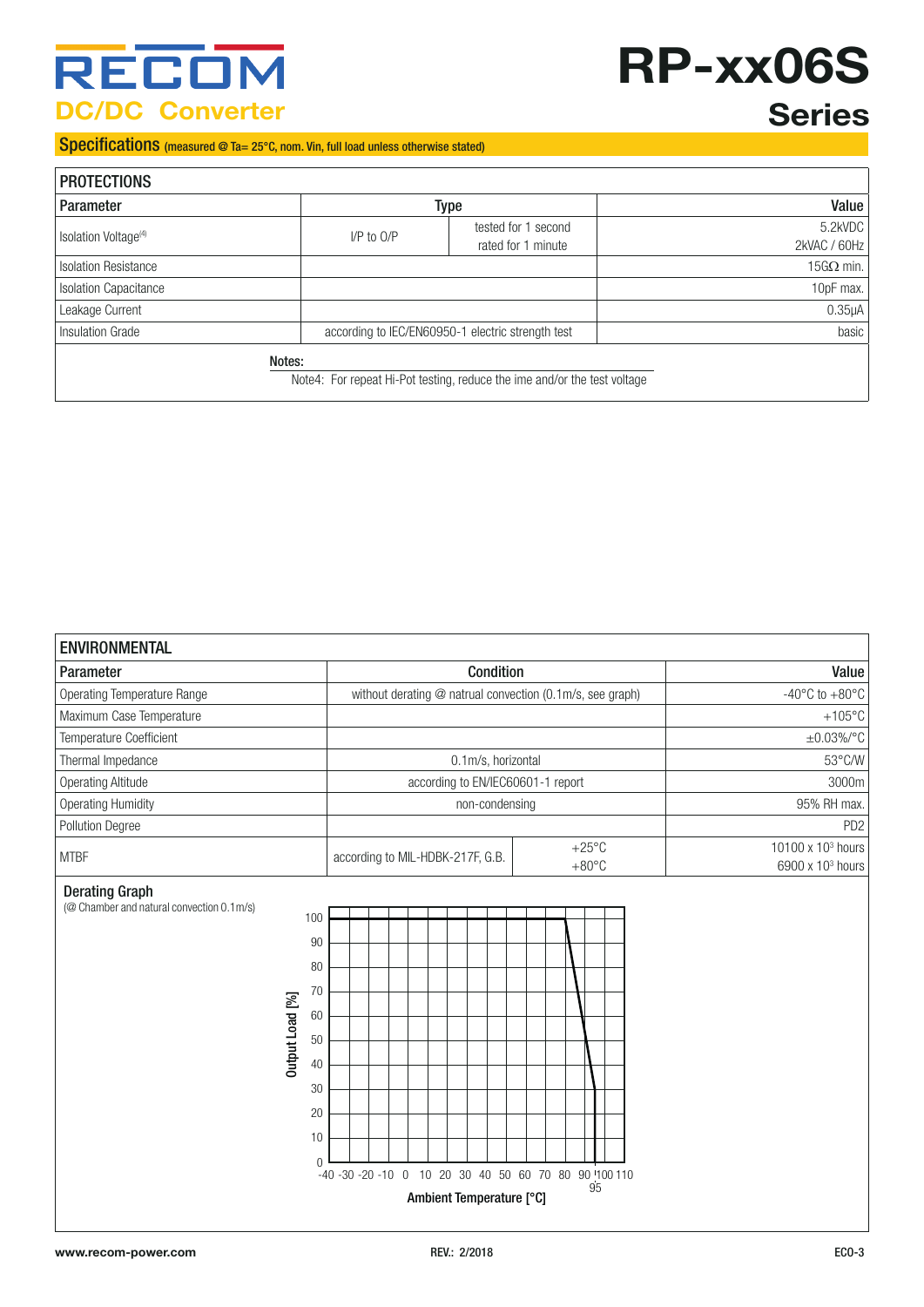# RECO **DC/DC Converter**

# **RP-xx06S Series**

#### Specifications (measured @ Ta= 25°C, nom. Vin, full load unless otherwise stated)

| <b>SAFETY AND CERTIFICATIONS</b>                                                           |                             |                                                                              |  |  |
|--------------------------------------------------------------------------------------------|-----------------------------|------------------------------------------------------------------------------|--|--|
| Certificate Type (Safety)                                                                  | <b>Report / File Number</b> | <b>Standard</b>                                                              |  |  |
| Information Technology Equipment, General Requirements for Safety                          | SPCLVD1602031               | IEC60950-1, 2nd Edition, 2005 + Am2, 2013<br>$EN60950-1$ , 2006 + Am2, 2013  |  |  |
| Information Technology Equipment, General Requirements for Safety                          | E358085-A6-UL               | UL60950-1, 1st Edition, 2007<br>CAN/CSA C22.2 No. 60950-1, 1st Edition, 2006 |  |  |
| Medical Electric Equipment, General Requirements for Safety and Essential<br>l Performance | SPCMDD1205098-4             | IEC60601-1, 2005 + CORR 2, 2007<br>EN60601-1, 2006                           |  |  |
| EAC                                                                                        | RU-AT.49.09571              | TP TC 004/2011                                                               |  |  |
| $RoHs 2+$                                                                                  |                             | RoHS 10/10, 2011/65/EU + AM-2015/863                                         |  |  |
|                                                                                            |                             |                                                                              |  |  |
| <b>EMC Compliance</b>                                                                      | Condition                   | <b>Standard / Criterion</b>                                                  |  |  |
| Electromagnetic compatibility of multimedia equipment -<br>Emission requirements           | with external filter        | EN55032, Class A or B                                                        |  |  |

#### EMC Filtering according to EN55032 Class A and Class B



Component List Class A

| C1   | כיו          |     |
|------|--------------|-----|
| 22uF | 470pF, 6kVDC | N/A |

### Component List Class B

| <b>MODEL</b>         | C1          | C <sub>2</sub> | I 1     |
|----------------------|-------------|----------------|---------|
| RP-0506S             | 10uF        |                | 10uH    |
| RP-1206S<br>RP-1506S | $4.7 \mu F$ | 470pF, 6kVDC   | 22uH    |
| RP-2406S             | $2.2 \mu F$ |                | $47$ µH |

| DIMENSION and PHYSICAL CHARACTERISTICS |                        |                                                |  |  |
|----------------------------------------|------------------------|------------------------------------------------|--|--|
| Parameter                              | Type                   | Value                                          |  |  |
| Material                               | case<br>potting        | black plastic, (UL94 V-0)<br>epoxy, (UL94 V-0) |  |  |
| Package Dimension (LxWxH)              |                        | 19.65 x 7.05 x 10.2mm                          |  |  |
| Package Weight                         |                        | 2.6g                                           |  |  |
|                                        | continued on next page |                                                |  |  |